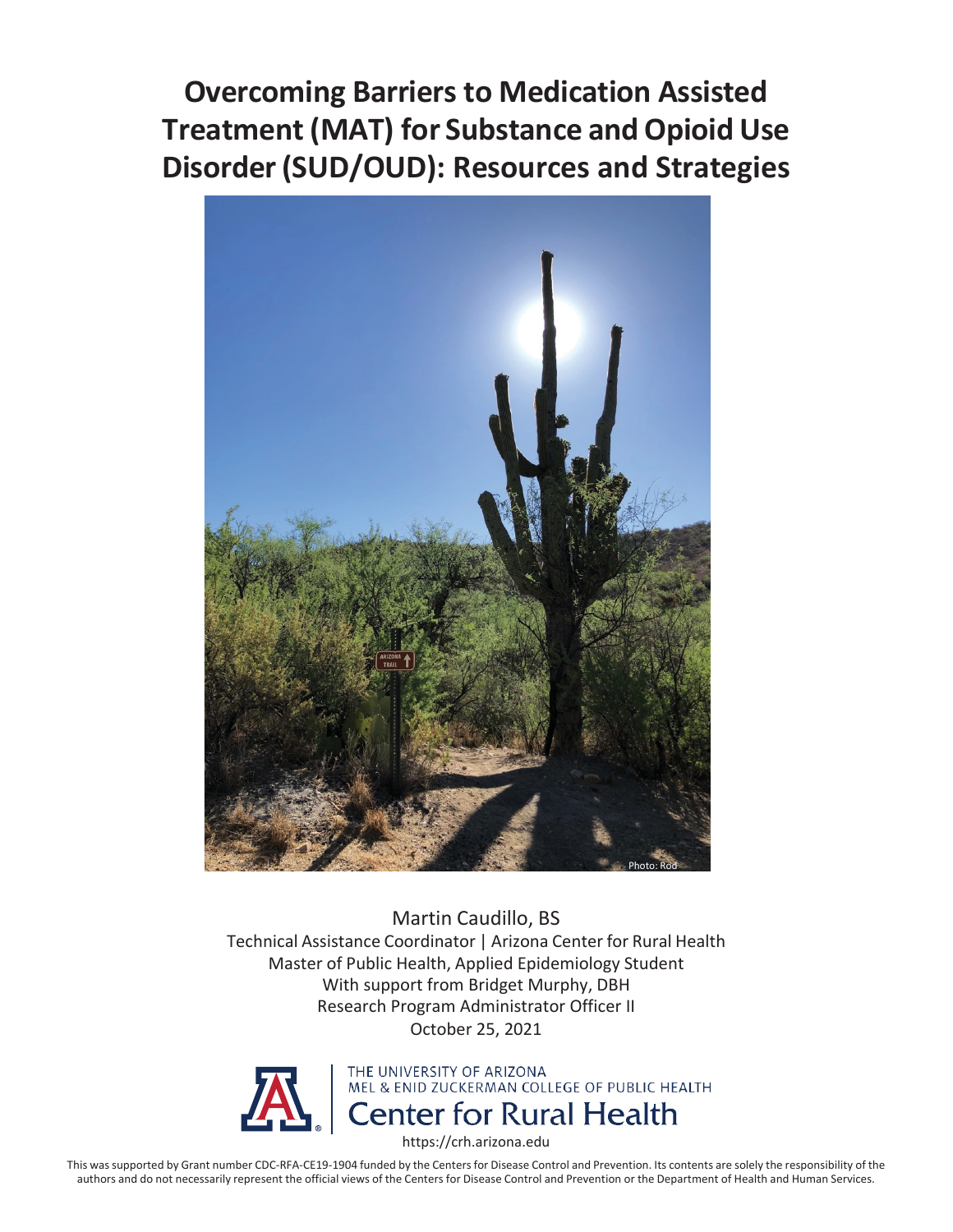# **Literature Analysis Brief – Medication Assisted Treatment (MAT)**

This literature analysis brief:

 (1) Identifies substance use disorder (SUD) and opioid use disorder (OUD) treatment and provider training barriers to Medication Assisted Treatment (MAT), and

(2) Provides resources and strategies for overcoming barriers to MAT.

The aim was to identify barriers and provide strategies and resources to improve access to MAT, especially in rural and underserved populations.

# **Barriers to Medication Assisted Treatment (MAT):**

### **Structural/Organizational**

- abstinence-only and other evidence-based practices in clinical settings.<sup>1</sup> • There are philosophical and organizational differences between the implementation of
- The barriers for adopting MAT go beyond reimbursement and include lack of patient and provider education, staff training, and stigma.  $1/2$
- for treating patients with SUD/OUD in primary care office settings.  $1, 3$ • Clinical training for providers has offered limited education or hands-on experience
- One survey showed 20% of SUD/OUD treatment counselors were not trained on MAT effectiveness.1
- MAT funding is important but changes in policies and clinical care are also necessary. 4
- OUD treatments are primarily located in urban areas. Rural patients have longer drive times and fewer public transportation options for accessing services. 3,5,6,7
- communication, and collaboration can be difficult inrural areas. 3, 8, 9 • Individuals are often treated or need treatment from various providers -integration,
- especially in rural communities, which could lead to relapse, overdose, or mortality.  $^6$ • There are longer waits for patients seeking treatment and prescriptions for SUD/OUD, **Providers**
- prescribe naloxone could increase substance and opioid misuse.<sup>10</sup> • There is a need to dispel the myth that encouraging providers and pharmacists to
- Physicians are trained and educated on MAT, but post-surveys find providers are still not prescribing medication for patients with SUD/OUD.<sup>11</sup>
- lack of institutional and peer support. <sup>12</sup> • Providers who prescribe buprenorphine report poor care coordination and
- Patients with SUD/OUD face challenges when seeking pain management due to provider misconceptions about SUD/OUD and effective treatments. <sup>13</sup>

 addressing and improving SUD/OUD treatment and MAT provider training. Based on these identified barriers, the following resources and approaches may be helpful for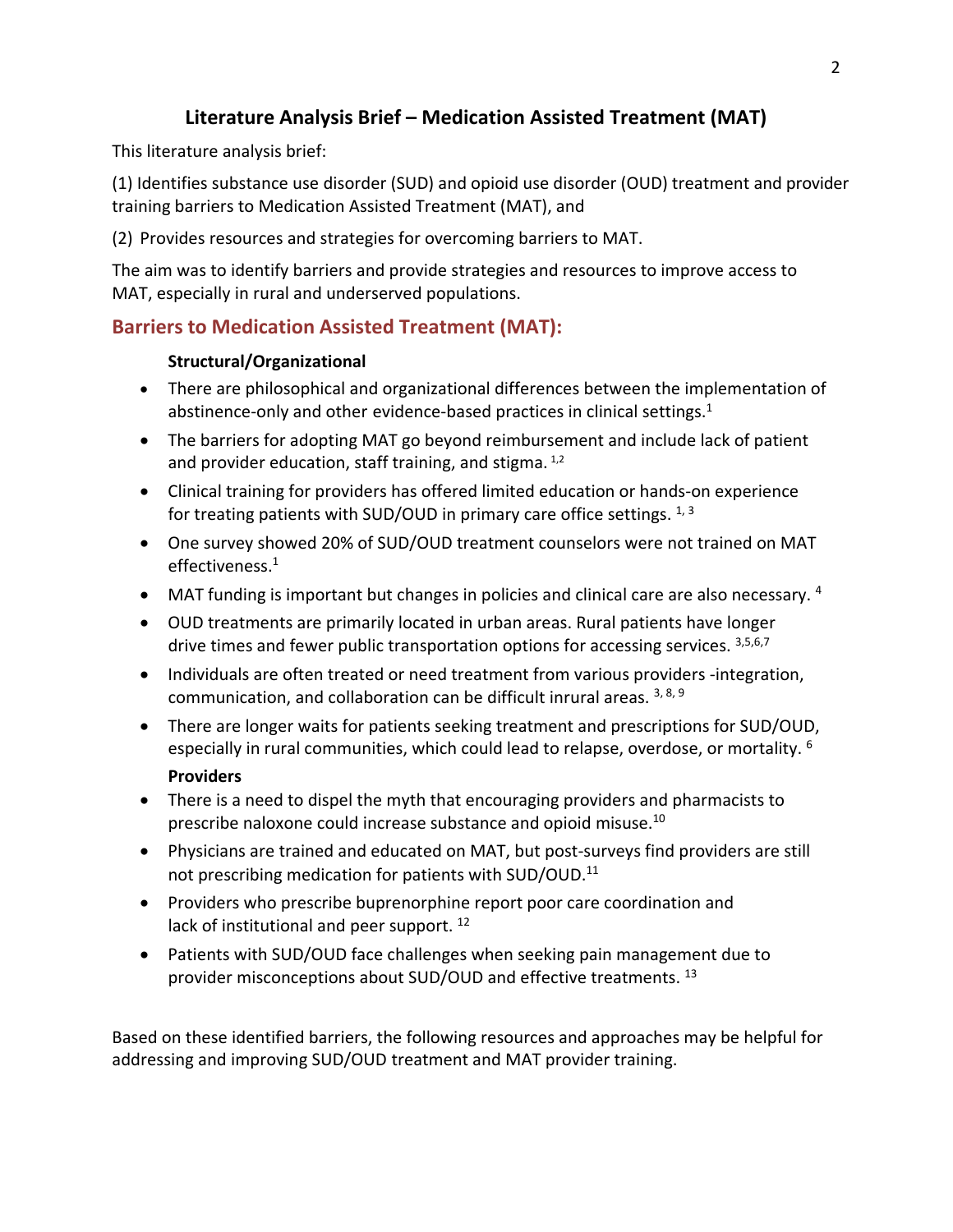# **Resources and Strategies to Overcome Barriers to Medication Assisted Treatment:**

### **Structural/Organizational**

- Provide organizational support before, during, and after providers participate in and complete the MAT DATA-waiver process. Support providers to identify and overcome barriers for implementing MAT.<sup>3,11</sup>
- Implement training programs for providers and pharmacists to increase patient access to naloxone.<sup>14</sup>
- Consider the reimbursement implications which may influence organizational commitment for addressing substance use disorder.2
- Engage Critical Access Hospitals to support the implementation of substance use prevention, treatments, and recovery in rural areas. 15
- Increase availability of extended-release MAT formulations for rural patients.  $4$
- Enforce parity policies requiring insurance companies to cover evidence-based SUD/OUD treatments. 12
- Provide incentives for coordinated care. 12

### **Provider**

- Collect informed consent to educate patients about pain and SUD/OUD issues.<sup>13</sup>
- relapse/reoccurrence (low, moderate, or high). <sup>13</sup> • Treat patients who have pain and SUD/OUD by using risk stratification methods for
- Engage providers in education on MAT**,** opioids, and SUDs.12
- Extend MAT to office-based settings, primary care offices and through telemedicine.  $1$
- Conduct comprehensive assessment to offer whole-person services and supports.<sup>17</sup>
- Utilize integrated/coordinated care to manage services for people with OUD.<sup>2</sup>
- framework for identifying and intervening with people who misuse substances. <sup>18-20</sup> • Implement screening, brief intervention/treatment, and referral (SBIRT) as a
- • Create environments that patients with a history of SUD/OUD disclose their history to ensure evidence-based options for care are offered.<sup>13</sup>

## **Conclusions**

 complex requiring structural, organizational and provider strategies to overcome them. The barriers to substance and opioid use disorder treatment especially in rural areas are

Barriers: Structural and organizational barriers identified include funding, reimbursement parity to improve access to effective treatment, lack of support for providers treating SUD/OUD, and stigma. Provider barriers included lack of education about the socio-psychobiological issues of SUD/OUD, low implementation of MAT, lack of coordinated care or institutional/peer support, misconceptions and misinformation about effective treatments.

Resources and strategies to overcome barriers: Structural and organizational resources include supporting providers treating SUD/OUD, devising plans, strategies, and enforcement for reimbursement parity, and offering incentives for coordinated care. Provider resources include expanding training and education, using comprehensive screening/assessment, brief interventions, referrals, telemedicine and coordinated care.

Coordinated care includes physicians, nurses, behavioral health specialists, peer recovery support and the patient's social support. Studies found that using integrated, coordinated care models was effective for treating and managing SUD/OUD. Federal, state, local, and